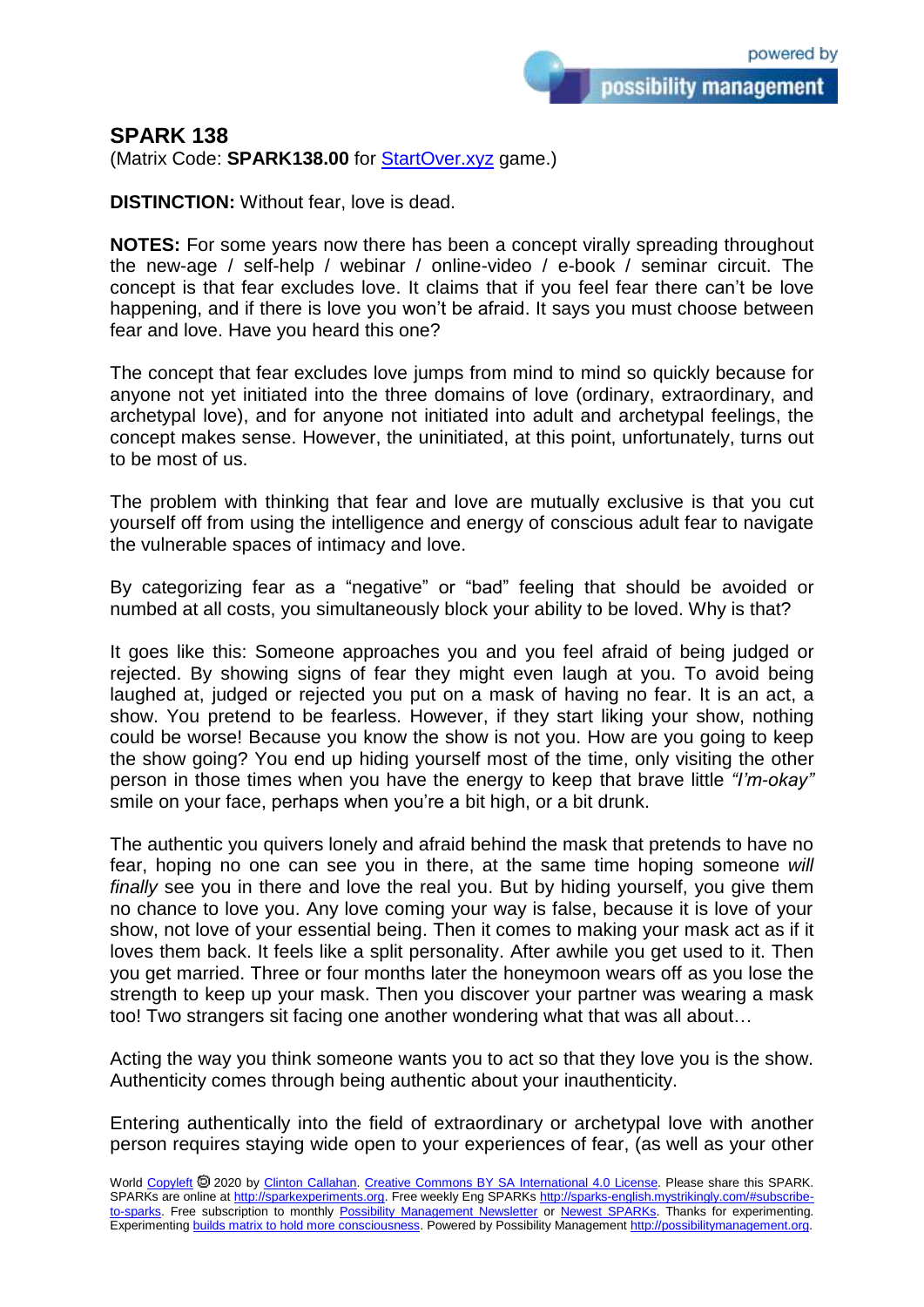feelings) particularly at the low-intensity levels (1% to 3%), because tiny fear sensations are required (*required!* I say) to notice and precisely navigate delicate exchanges in ways that nurture the blossoming of more and more love.

Fear tells you when and where to touch and when and where not to, when you're saying too much or have said too little. Fear informs you if your message lands on deaf ears or an open heart. Fear reveals if you are giving or taking, providing value or being a consumer. Fear is the basis of your sense of timing, the art-form of when or when-not to say or do things, where to stand, where to place your attention, when to call, when to respect privacy. Fear suggests when to be arrow-straight and when to go hilariously nonlinear. What a treasure the feeling of conscious adult fear is.

The *feeling* of fear is from a different world than the *emotion* of fear. Here is how to tell the difference: if the fear lasts longer than three minutes it is an emotion, from the past, from others, or from your Gremlin. Emotions that get triggered have nothing to do with the other person. However, you can derive value from an emotion by writing it down and bringing it to the upcoming *Possibility Lab* to use as the gateway to your next healing process.

Feeling fear consciously empowers intuition and insight to guide interactions in which high intensity love can be enjoyed as a shared experience. By blocking the intelligence and energy of conscious adult fear, whatever love that does arise is quickly trampled by robotic Box reactions keeping up the mask. What a sad loss.

What is your experience? In my experience, love comes when there is fear and when there is no fear. And fear comes when there is love and when there is no love. Fear and love are completely unrelated. More interestingly, I find that there is no time where there is no fear, and no time when there is no love. I think people often mix up looking for love with seeking to experience the fantasy concept of *security*, or seeking childhood safety that they expected but never got from their parents. I also think it is time to stop talking and start experimenting.

## **EXPERIMENTS:**

Let yourself be seen. In some of the experiments listed below it may seem as if you first react with anger. But if you slow the reactive process down until it ticks by, one slow second after another, and if you sense your feelings, you can notice how your initial impulse is fear which then triggers fight-or-flight anger to protect yourself from whatever is frightening you.

If the frightening circumstance was an attacking dog, letting fear trigger anger could certainly be appropriate. However, if the circumstance is an invitation to speak intimately about your inner life with a dear person, it might be more appropriate to stop defensive anger from making jokes, subtle insults or refusals, and to instead let the fear stay. Keep breathing. Be explicit about your fear. Let yourself be seen.

Say what you are afraid of. Say what else you are afraid of. Say what triggers your fear. Let conscious fear inform your vulnerable words and actions. In such moments, your fear's precious clarity is the key to letting more love happen. After practicing you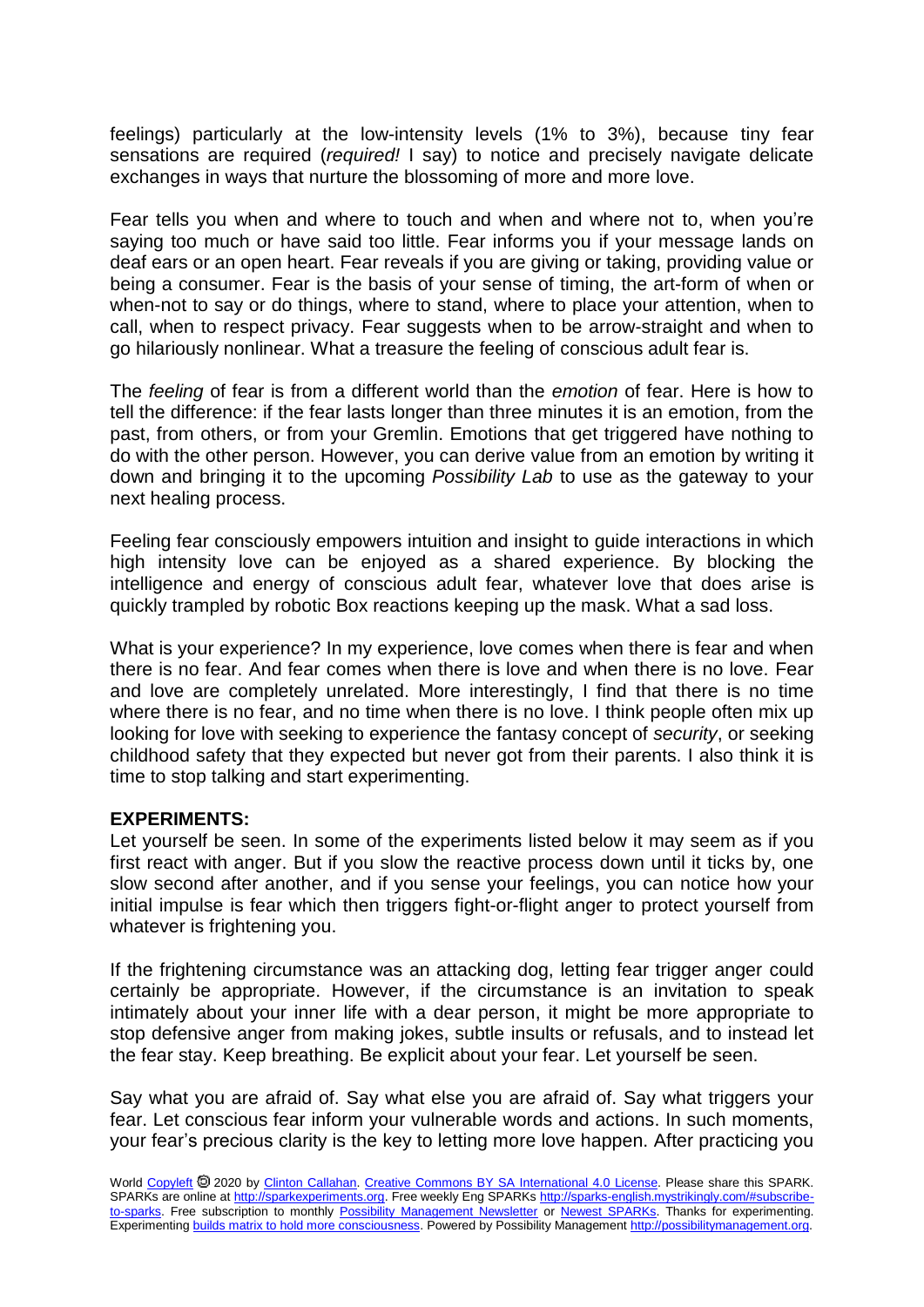may come to recognize that invitations to reveal yourself come to you more often than you ever realized.

Each of the situations described below may be a daily occurrence. Each situation when it arises is a chance to experiment. The experiment is to pay attention to when a situation arises and then ask yourself an inner question: Is it truly necessary right now to block love and be only afraid? What if I don't? Or, is it truly necessary right now to let fear reactions dominate and block love? What if I don't?

**SPARK138.01** Is it truly necessary to block love in these moments?

Fear of aggression from another person, physically, intellectually, emotionally or energetically. Fear of bullies. Must you stop loving the bully?

Fear of aggression from an institution. Must you hate the institution?

Fear of people inviting you to give your center to them. Must you stop loving them?

Fear of commitments. Can you love yourself even when you fail to keep a commitment? Can you still love the others you have betrayed?

Fear of challenges to your Box's known-to-be-right positions. Could you love the liquid states of change?

Fear of questioning about, or insults to, your identification with culture, race, religion, political party, company loyalty, national pride, parents' rules, family customs, etc. Could you love being in connection with the questioner?

Fear when you are ignored or disrespected, gossiped about, judged, blamed, or excluded. Could love hold you together enough to stay present?

**SPARK138.02** Is it truly necessary to let fear trigger anger in these moments? Could you stay afraid and let fear speak?

Love trying to get into your space, manipulate you, control your desires.

Love sucking your attention.

Love lacing words and gestures with sexual energy.

Love as an invitation to physical contact.

Love as an invitation to trust, to play, to escape the grind, to adventure.

Love as an invitation to get bigger than cultural limitations.

Love coming as appreciation, respect, interest in your life, gratitude towards who you are before you do anything.

Extra Credit Experiments (Using Conscious Fear):

- **SPARK138.03** When love is possible, use your conscious fear to detect and avoid *your* Gremlin's shadow intentions: thoughts, the tone, timing, and distracting words, as well as your Gremlin's subtle faces, postures and gestures.
- **SPARK138.04** When love is possible (and when is love not possible?), use your conscious fear to detect and avoid *other people's* Gremlins' invitations to enter a low drama feeding frenzy that eats love.
- **SPARK138.05** When love is possible, use your conscious fear to detect when parasitic entities such as hopelessness, self-doubt, self-hatred, bigotry, blaming, corruption, moral superiority, judgment, arrogance, and isolation approach you. Your fear detects the inner trigger-phrases, such as, *Nobody*